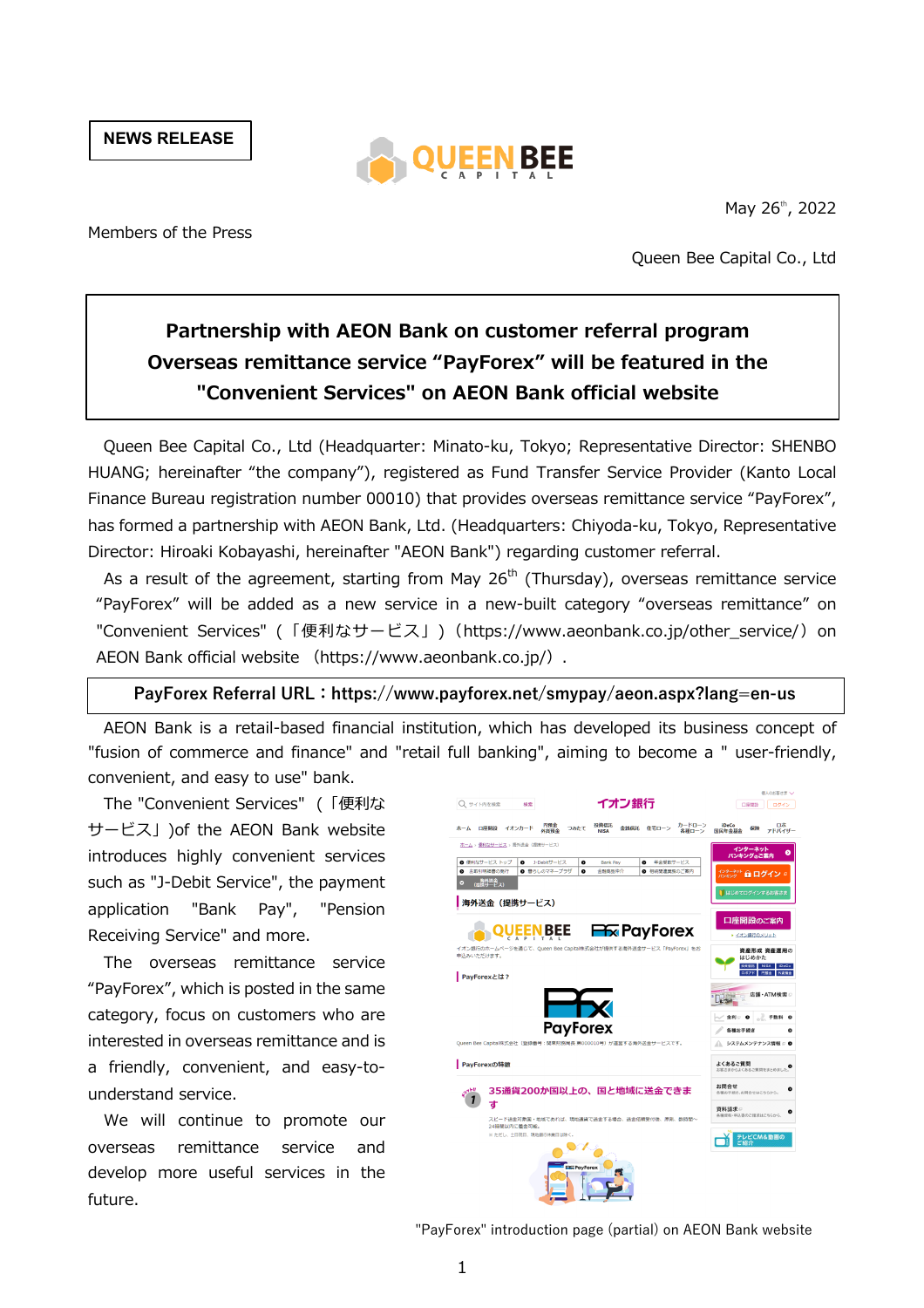# **■Introduction of "PayForex"**

PayForex, as a 24-hour internet-based overseas remittance service, providing money transfer service to overseas bank accounts, with cost-efficient and speedy features than traditional banking services. Meanwhile, it stands out for the wide range of remittance destinations and currencies, along with multi-language support.

## **【Features of "PayForex"】**

#### **■A wide coverage of currencies & countries**

Remittance to over 200 countries and regions, and over 35 currencies are available. (As of May  $1<sup>st</sup>$ , 2022)

### **■Speedy Remittance**

Fund is able to be received within 24 hours in about 27 countries and the EU areas. In addition to "Bank Transfer", "Cash Pickup", "E-Wallet" and "Home Delivery" are available in some areas such as Philippines and Vietnam.

# **■Low-cost remittance fees※1**

We offer competitive low-cost remittance fee for users. For example, when making a remittance of 100,000 yen, the remittance fee to the Philippines is 1,000 yen and to Vietnam is 700 yen. ※1 Remittance fees are revised frequently. See the fee list below for the most up-to-date information. PayForex remittance fee list https://www1.payforex.net/en/todayfee-en/

#### **■Multi-language support**

In addition to Japanese, the overseas remittance transaction screen can also be displayed in English, Chinese (simplified), Indonesian, Thai, Tagalog, Vietnamese, Bengali, Mongolian and Burmese. The call center also offers support not only in Japanese but also in an abundance of languages for foreign customers: English, Chinese, Indonesian, Thai, Tagalog, Nepalese, Vietnamese, Bengali and Malay.

#### **■Fund safeguarded**

PayForex is regulated by Security Deposits system defined in Payment Services Act, and is conducting Guarantee Contract of Security Deposits with SMBC, so your funds will be well secured.

#### **■Global Pay Bills/ Mobile Top-up**

Users are allowed to pay global bills (Electricity/ Water/ Gas/ Landline fee) from PayForex account. And Mobile top-up is available with about 870 carries in 153 countries.

## **■Promotion**

To celebrate the start of this partnership, we will start a FREE remittance fee promotion from today onwards. Customers who have an AEON Bank account and have registered for "PayForex" will receive one FREE remittance fee coupon.

- ※ This campaign is sponsored by Queen Bee Capital Co., Ltd
- ※ "FREE remittance fee" will be automatically granted after completion of PayForex member registration.
- $\%$  Coupon giving out period: 26<sup>th</sup> May 2022 (Thursday) to 31<sup>st</sup> October 2022 (Monday)
- $\%$  Coupon expiration date : 25<sup>th</sup> December 2022 (Sunday)
- ※ Each customer can only receive one coupon.